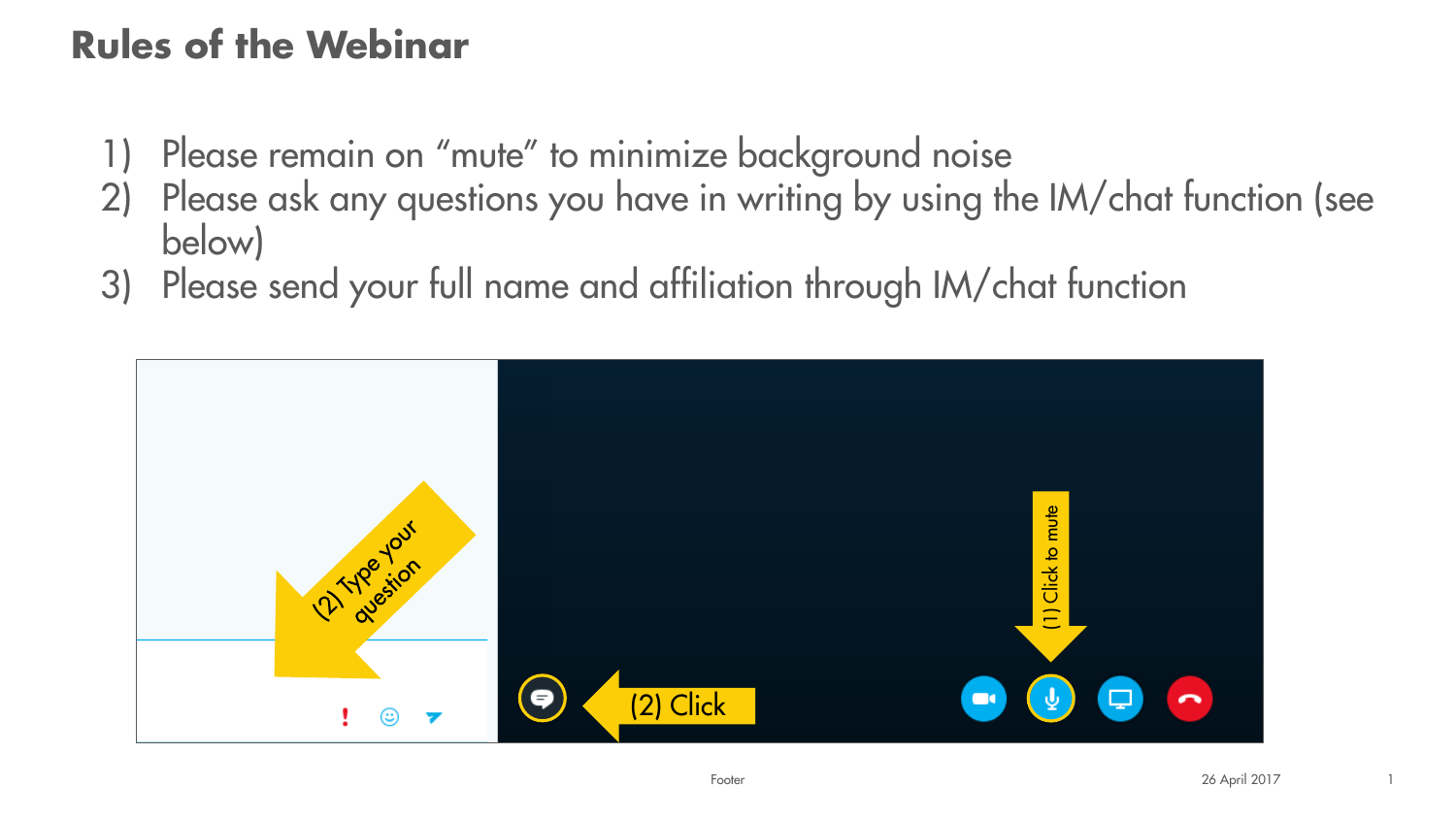### Shell Group - BG E&P Brasil Ltda.

Successful completion of the merge announced in Feb 2016

BG E&P Brasil Ltda. is a member of the Shell Group of Companies

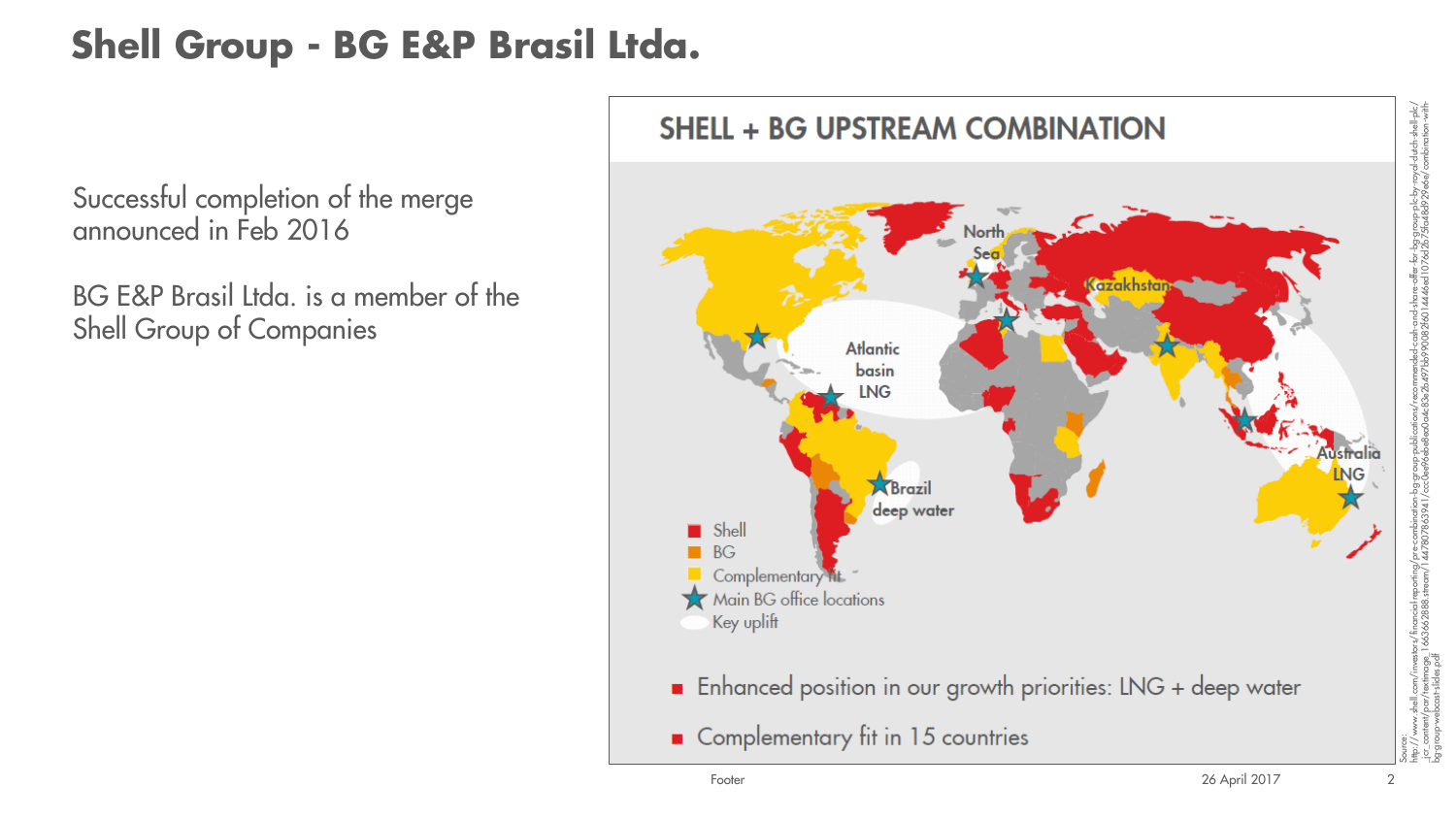#### Center Structure



#### **International Advisory Board**

- Independent advice on Center proposals and operation
- Membership includes at min. two foreign scientists

Division of Research Center activities:

**Host Institute:** 

Execute projects belonging to its Research Division in-house or at its partner institution(s)

#### **Center Hub Institute:**

- Host the Executive Committee
- Manage (incl. administration and support) and coordinate activities across the Research Divisions
- Execute projects belonging to its Research Division in-house or at its partner institution(s)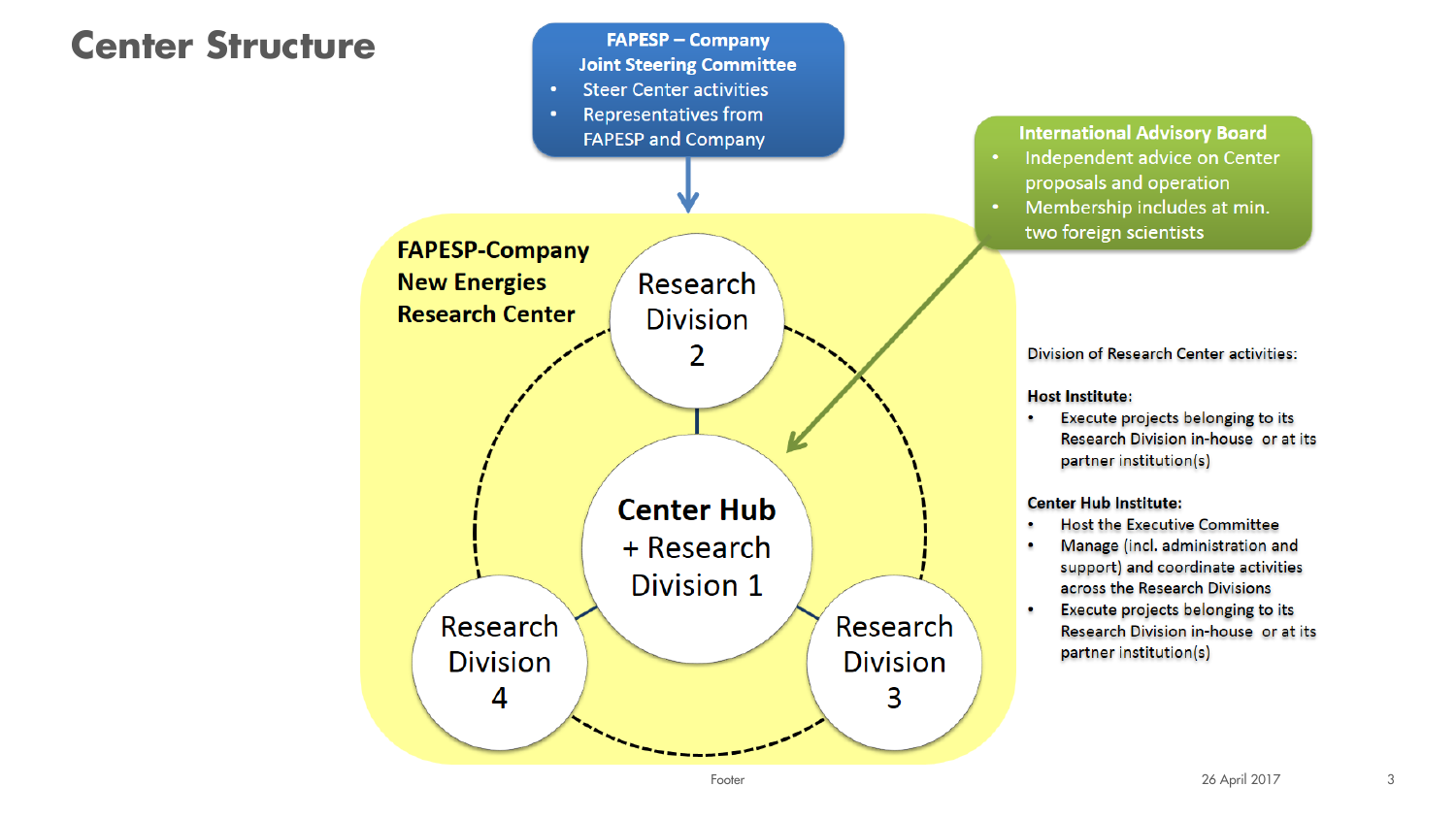#### Center Organization

|                            | <b>Center Hub</b><br>(Research Division 1)                                                                                                                   | <b>Research</b><br><b>Division 2</b>                                                                                   | <b>Research</b><br><b>Division 3</b>                                                                                   | <b>Research</b><br><b>Division 4</b>                                                                                     | <b>Company</b>                          |
|----------------------------|--------------------------------------------------------------------------------------------------------------------------------------------------------------|------------------------------------------------------------------------------------------------------------------------|------------------------------------------------------------------------------------------------------------------------|--------------------------------------------------------------------------------------------------------------------------|-----------------------------------------|
| Executive<br>Committee     | <b>Center Director</b><br><b>Education and</b><br>Dissemination of<br><b>Knowledge Coordinator</b><br><b>Technology Transfer</b><br><b>Coordinator (TTC)</b> | PI division 2                                                                                                          | PI division 3                                                                                                          | PI division 4                                                                                                            | <b>Deputy Center</b><br><b>Director</b> |
|                            | <b>Technology Transfer</b><br>Manager (advisory role)                                                                                                        |                                                                                                                        |                                                                                                                        |                                                                                                                          |                                         |
| Research<br><b>ream</b>    | Co-Pls<br>Also<br>Post-docs, visiting<br>researchers, graduates<br>& under-graduates<br>Tech. support personnel                                              | - Co-Pls<br>- Als<br>- Post-docs, visiting<br>researchers, graduates<br>& under-graduates<br>- Tech. support personnel | - Co-Pls<br>- Als<br>- Post-docs, visiting<br>researchers, graduates<br>& under-graduates<br>- Tech. support personnel | - Co-Pls<br>$-$ Als<br>- Post-docs, visiting<br>researchers, graduates<br>& under-graduates<br>- Tech. support personnel |                                         |
| team<br>Admin.<br>/TT team | <b>Executive Manager</b><br>Admin & management<br>support personnel (incl.<br>for Hub)                                                                       | $\cdot$ (TTC – optional*)<br>$-TTM$<br>- Admin & management<br>support personnel                                       | - (TTC – optional*)<br>$-TTM$<br>- Admin & management<br>support personnel                                             | $\cdot$ (TTC – optional*)<br>$-TTM$<br>- Admin & management<br>support personnel                                         |                                         |

\* Optional; only if required to complement the PI's profile in the area of technology transfer.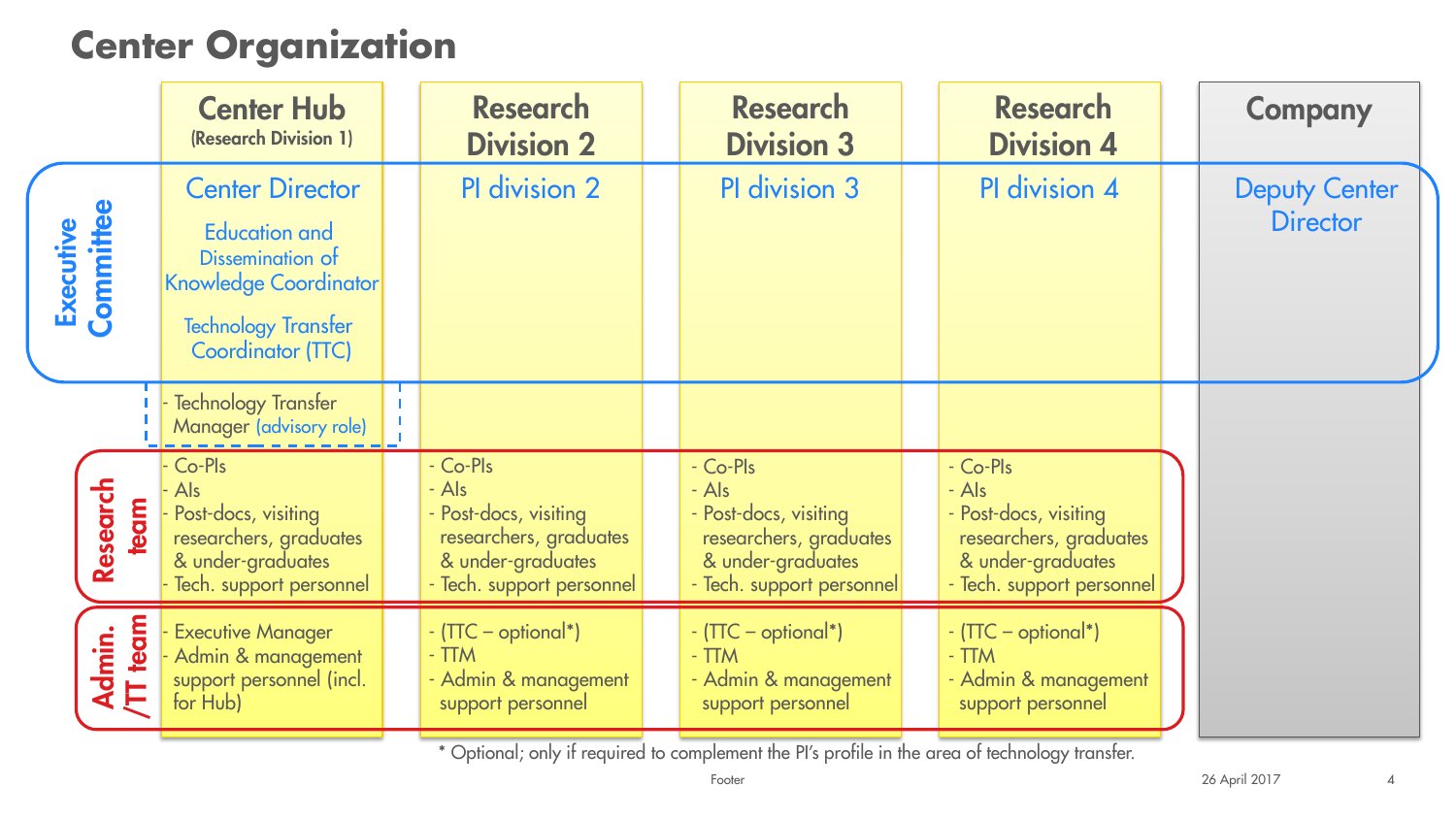### Funding schedule – an example

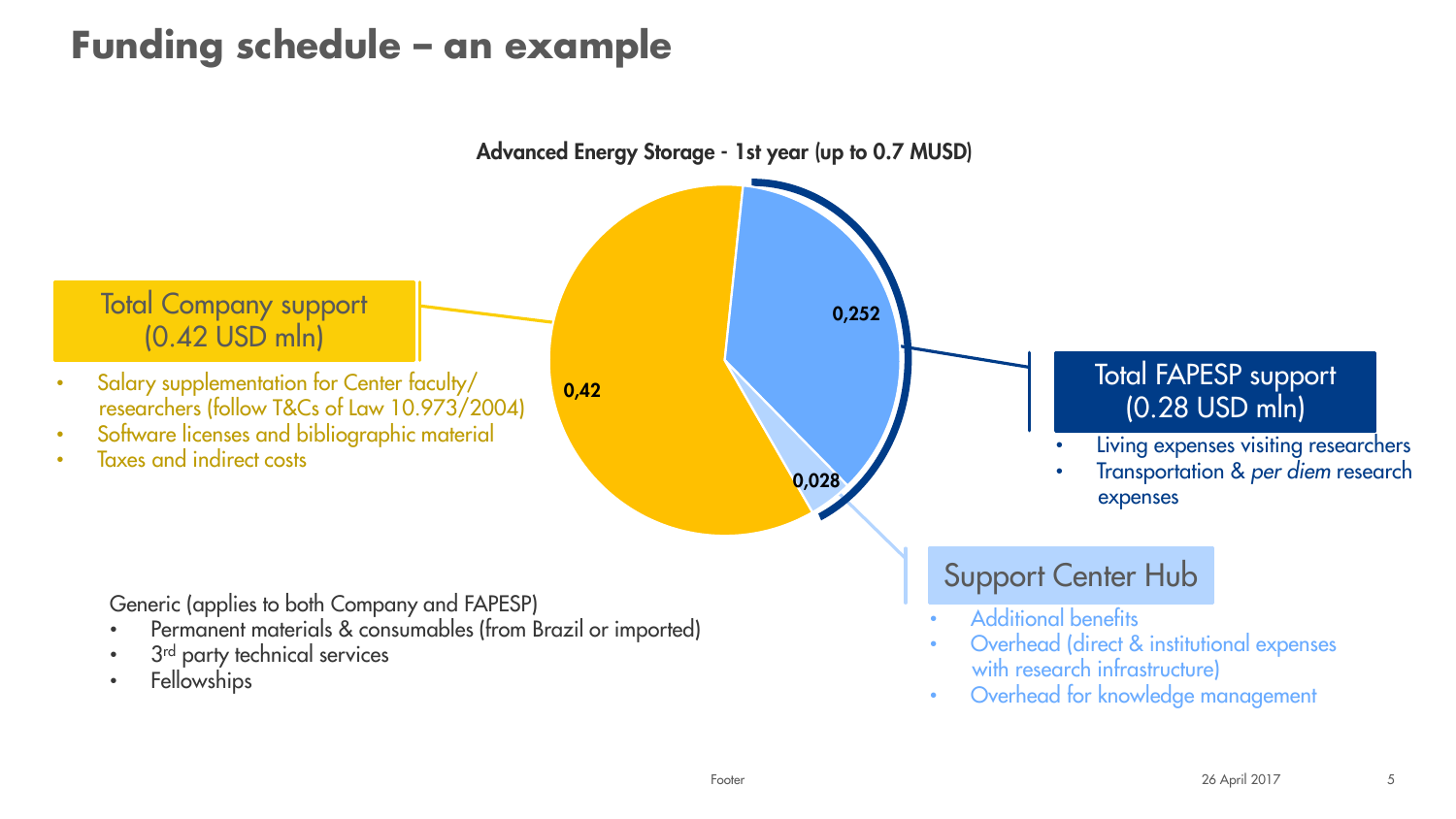# Timeline



16<sup>th</sup> May: Workshop @ FAPESP

Aim: discuss technical scope with researchers and clarify potential doubts Audience: researchers from Sao Paulo state Location: FAPESP offices in Sao Paulo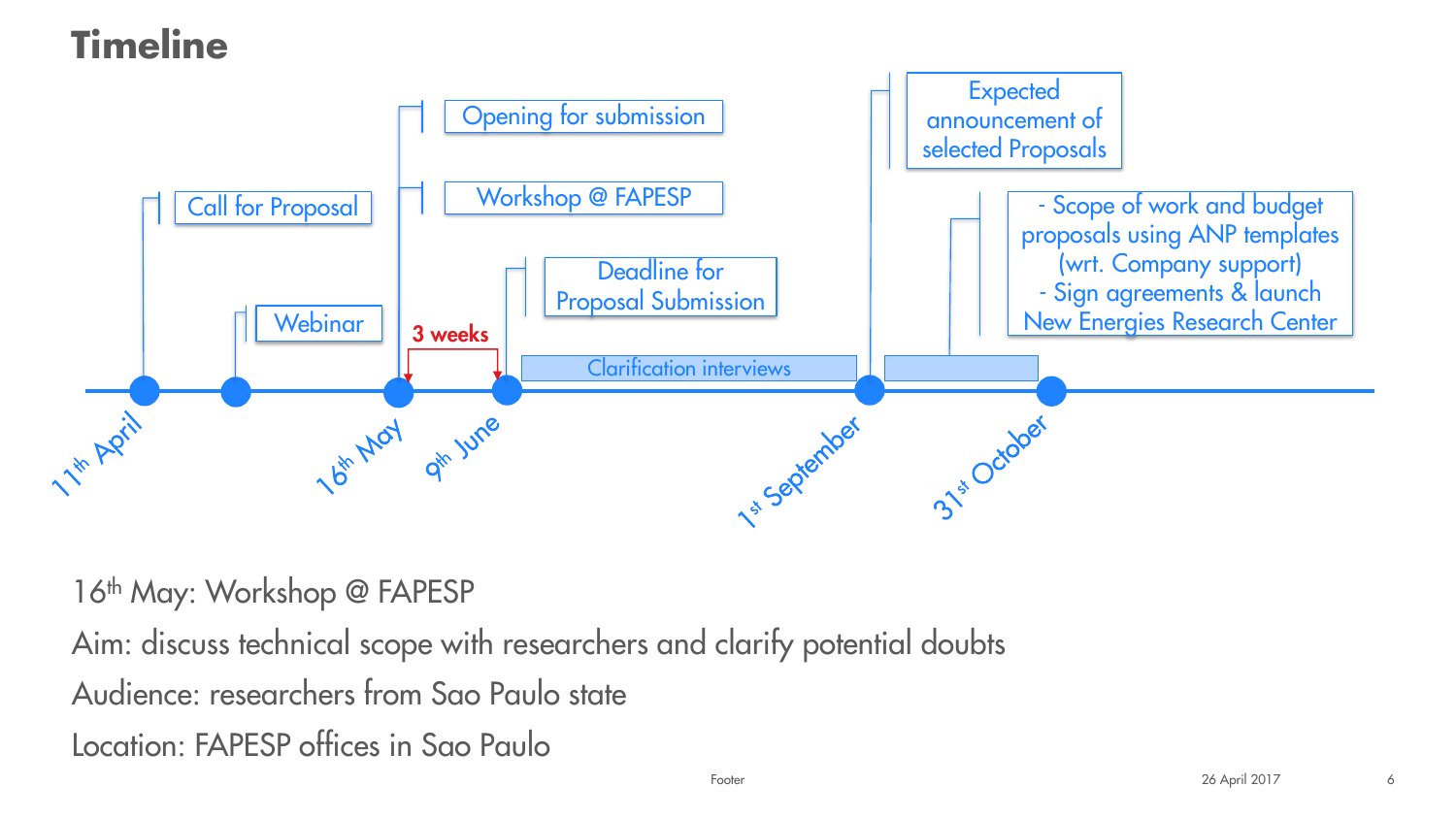### **Confidentiality**

Proposals must not contain any information considered to be confidential.

FAPESP and Shell will consider all information in the received Proposals as being shared by its originators (i.e. PI, his/her Host Institution and any associated institutions) on a non-confidential basis.